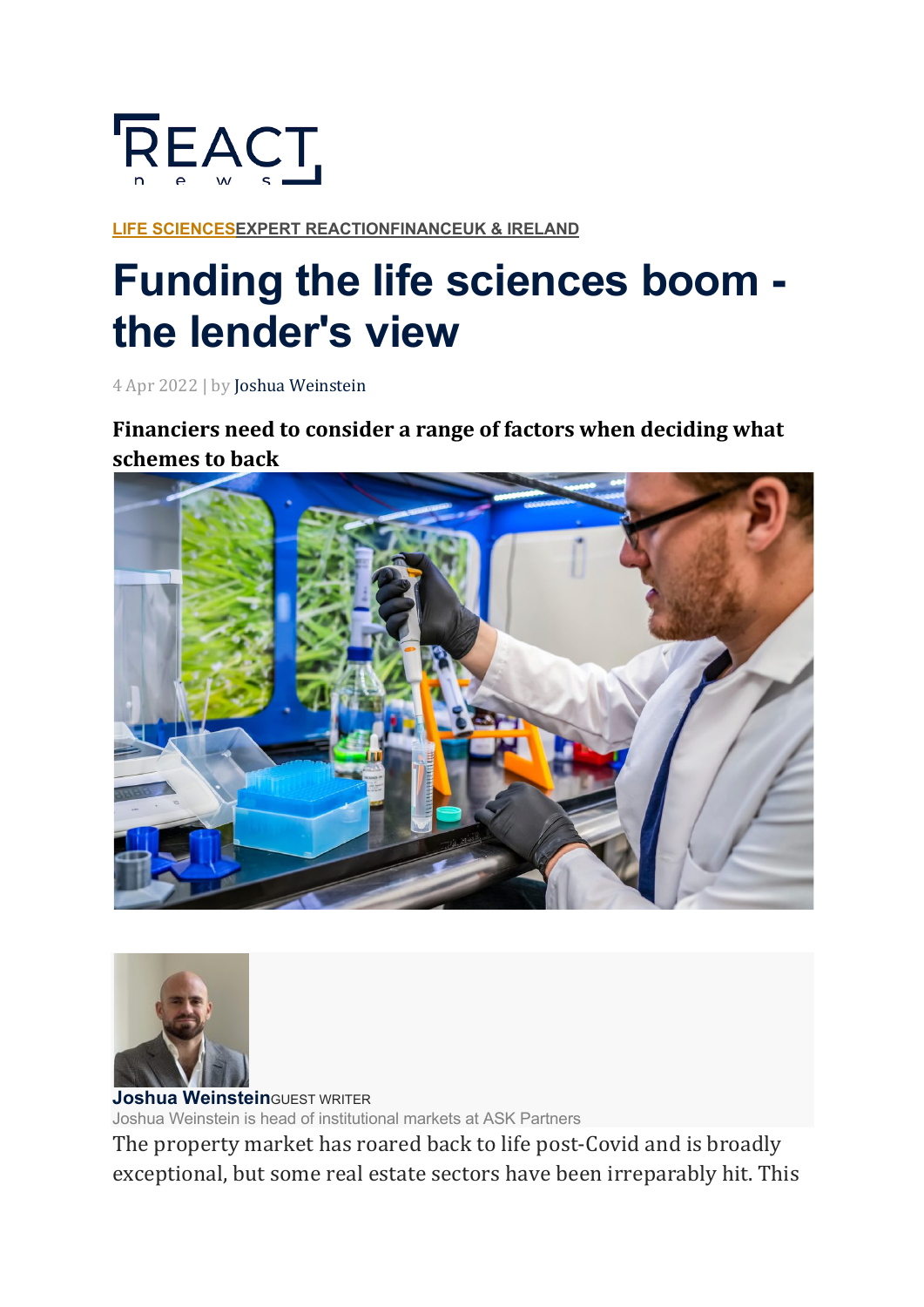has prompted creativity among investors and developers to focus on underlying land values and conversion potential in order to reap the benefits of emerging trends.

One of the sectors sparking significant investment is life sciences. Investors' interest was piqued by the pandemic and the ongoing demand for critical cancer, gene therapy and immunology research has made it a chronically undersupplied and rapidly growing market.

Savills reported in November last year that every  $\epsilon$ 1bn of VC investment creates 46,000 sq m of life science real estate demand. Therefore, the €10.2bn of capital invested during 2019 and 2020 indicates approximately 474,000 sq m of new requirements from the life sciences sector will emerge in 2022.



Apollo is buying Leonardo's Edinburgh campus in part due to its life sciences angle

Yet lab builds have very specific and costly requirements which are often bespoke, and micro-location is absolutely critical, leaving developers with a limited tenant base for the long term. Finance from traditional lenders is also unlikely to be an option in the short-to-medium term. So, what's the attraction and where are the pitfalls and the potential?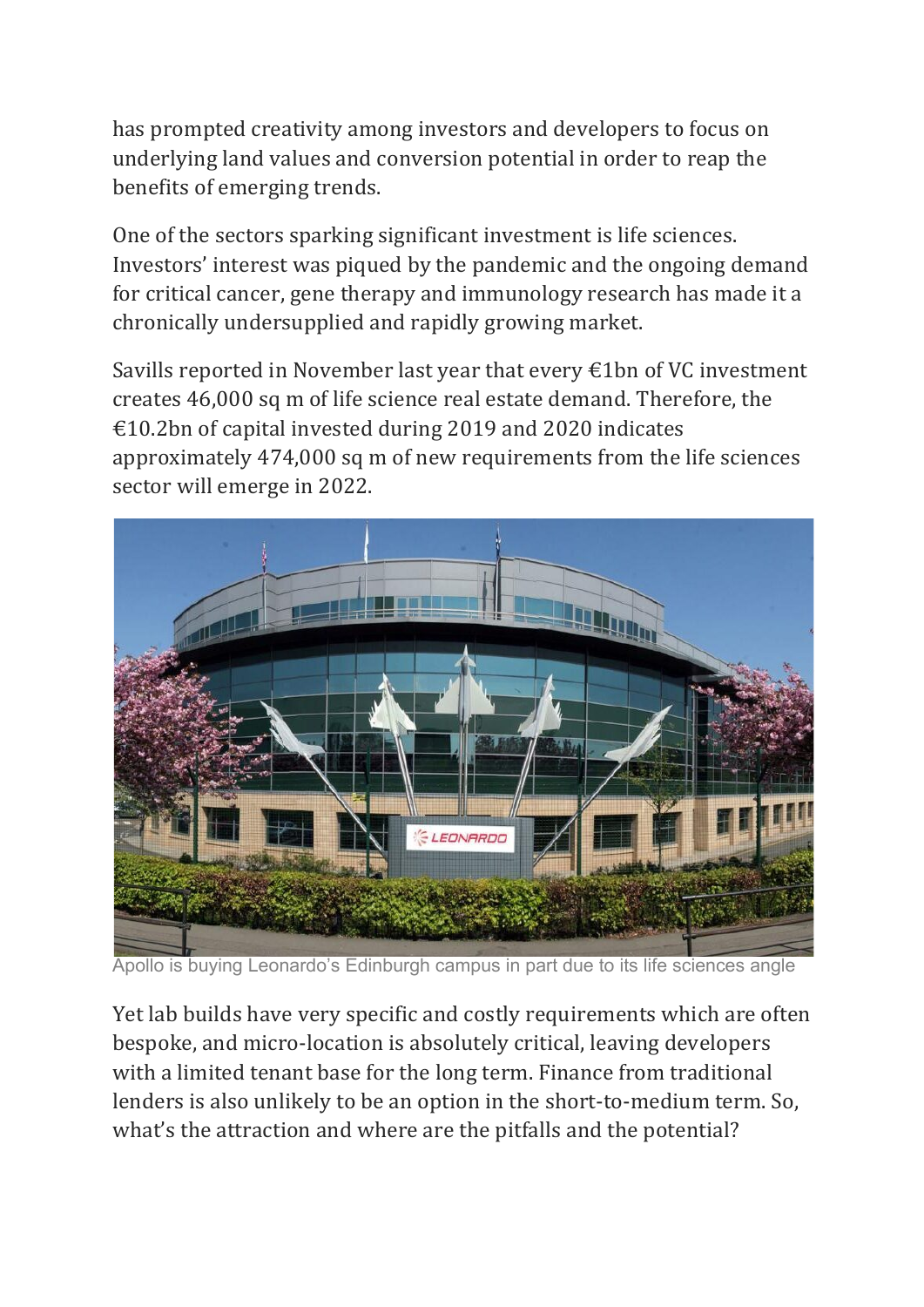Much of the sector's appeal is based on rapidly rising numbers of R&D staff. The UK has 250,000 workers in this sector in 6,300 businesses contributing £81bn of turnover to the economy. The sector is resilient to the current mode for homeworking due to requirements for equipment and optimised environments.

*Financing undoubtedly requires a specialist lender with market knowledge, able to evaluate key factors to underpin the loan such as site location, likelihood of consent, the track record of the borrower, potential conversion or build difficulties and fallback scenarios*

Lenders will look at occupancy levels and lease uptakes but find a lack of available data, making a metric-driven approach challenging. For example, life sciences data is often merged into office data, and current data shows that uptake for leases has actually fallen. This is in fact only due to the lack of suitable stock, not for lack of demand.

As previously referenced figures suggest, the huge increase in VC funding to small start-ups has fuelled demand. These companies often carry out mission critical research and need lab space immediately and on short leases as future funding will undoubtedly not have been secured.

## **Conversion complications**

With such a fast pace of change and urgency, office to lab conversions are becoming popular but may be problematic. Requirements include minimum floor loading levels and ceiling and window heights, plus very specific needs such as increased ventilation, gas storage, waste handling and back up generators.

Lenders would certainly be looking at fallback scenarios, particularly where planning has not been achieved, to ensure that the loan is underpinned by the existing use value of the site. Possibilities include shell and core fitout with an option for the tenant to personalise their own space.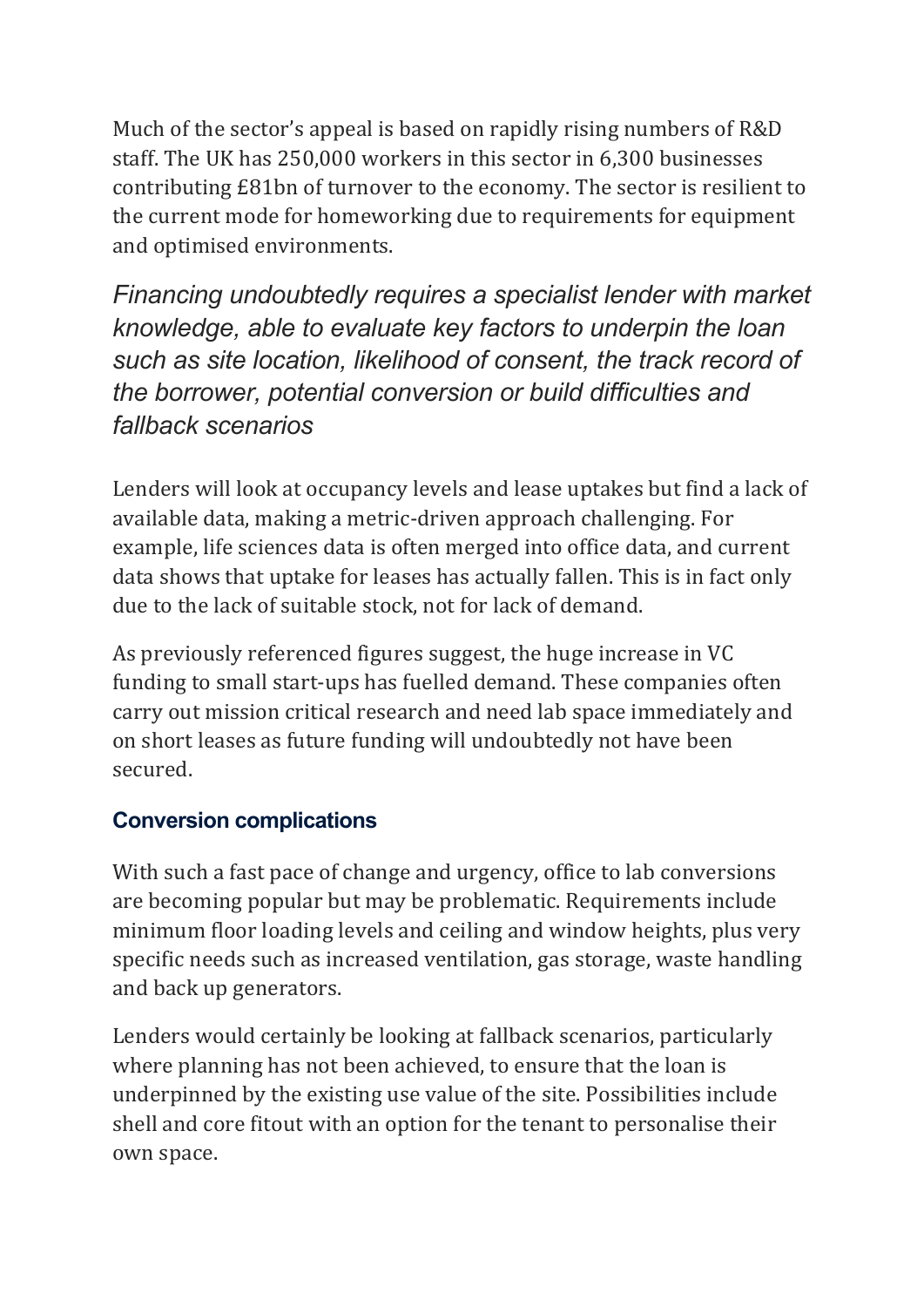Dry labs also have fewer requirements than wet. Future proofing is key as many tenants will take short leases, thus longevity in design is crucial. Developers would be wise to seek feedback from a prospective tenant base.



Canary Wharf Group is aiming to make its estate a hub for life sciences

In the UK, life science developments have focused around the so-called "golden triangle", incorporating Oxford, Cambridge and London. Some 75% of VC funding for life sciences went to companies in the golden triangle in 2021.

Clusters are considered vital to attracting leading academic talent and creating business synergies and knowledge gateways. Therefore, landlords and developers with a series of buildings in close proximity have the opportunity to create an exciting vision for a tech cluster, but attracting the right tenants for a successful ecosystem and delivering the right product are both key.

London is dominant in the sector, ranking amongst the best in the world, but suffers a shortage of space with currently only around 10,000 sq m of lab space. Clusters include White City, King's Cross and Euston Road,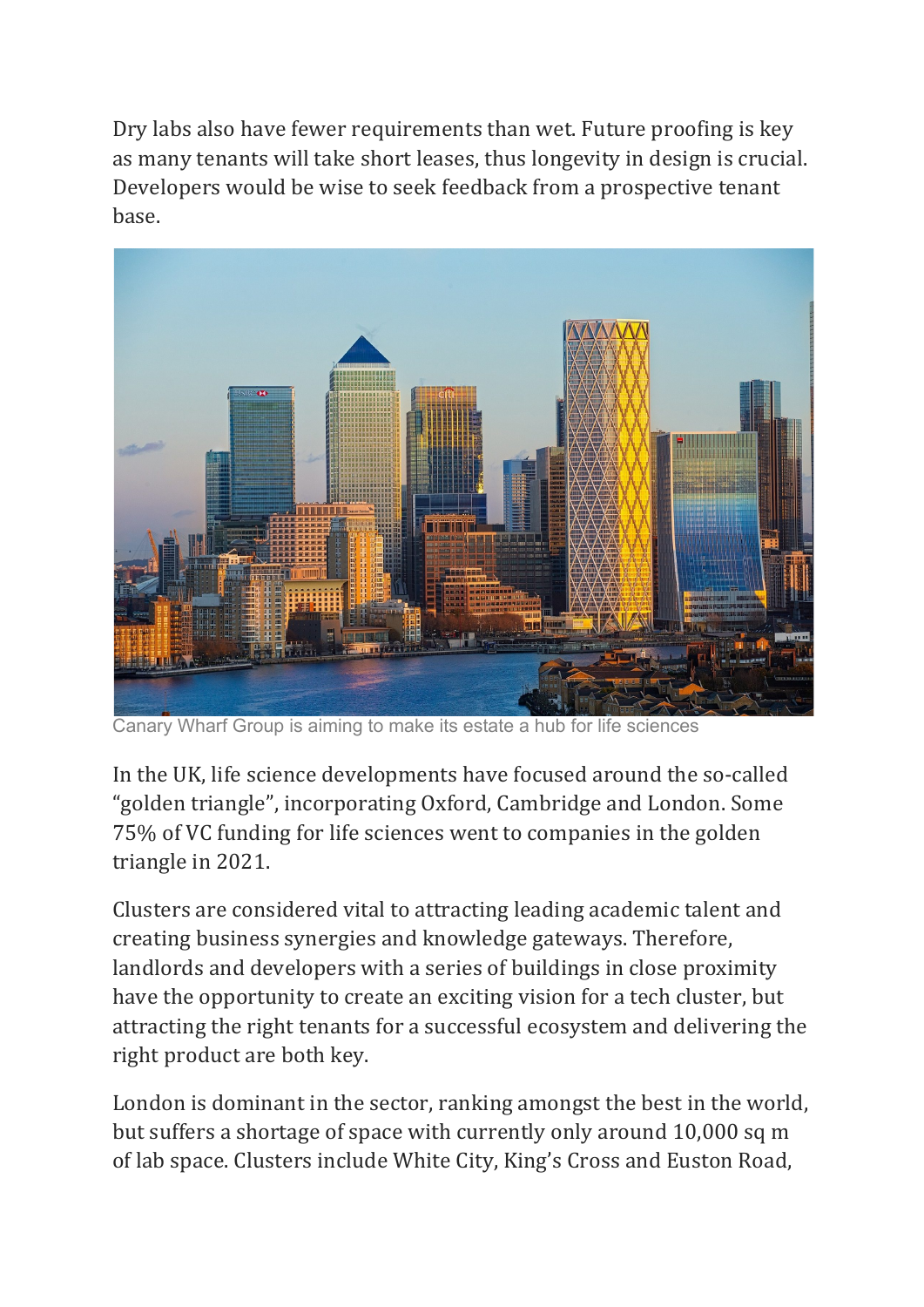plus initiatives including the Whitechapel Life Science Masterplan led by a partnership between Queen Mary University, the Royal London Hospital and Barts Life Science, which is expected to deliver in excess of 100,000 sq m of lab-enabled space over the next five to seven years.

Ask recently lent HIG. Realty Partners £22.5m to acquire a site in Whitechapel with a view to converting to lab-enabled space. These micro locations are key to creating successful ecosystems.

## **Regional revival**

The UK is very poly-centric and underpinned by strong universities and teaching hospitals. Many predict a Northern arc of Manchester, Leeds and Newcastle attracting significant investment. Birmingham is another prominent potential, considered one to watch for med-tech, a sub sector of life sciences along with digital health, both booming and growing outside the golden triangle.

In addition, lab facilities record lower occupational density than traditional offices, usually around 19 sq m per employee versus 11 sq m. Therefore, city fringe areas within reach of talent pools will become popular. Growth outside London and the OxCam arc will be slower but there is definitely an opportunity which will be further stimulated by the levelling up agenda.

Housing costs in London and the South East are in many cases prohibitive with supply very low. This is prompting large science parks to build housing on site for staff, but not everyone wants to live next to the office or next door to their colleagues. To attract global talent, getting the residential aspect right is also a must.



life sciences market in Cambridge is booming but surging house prices could be a headwind